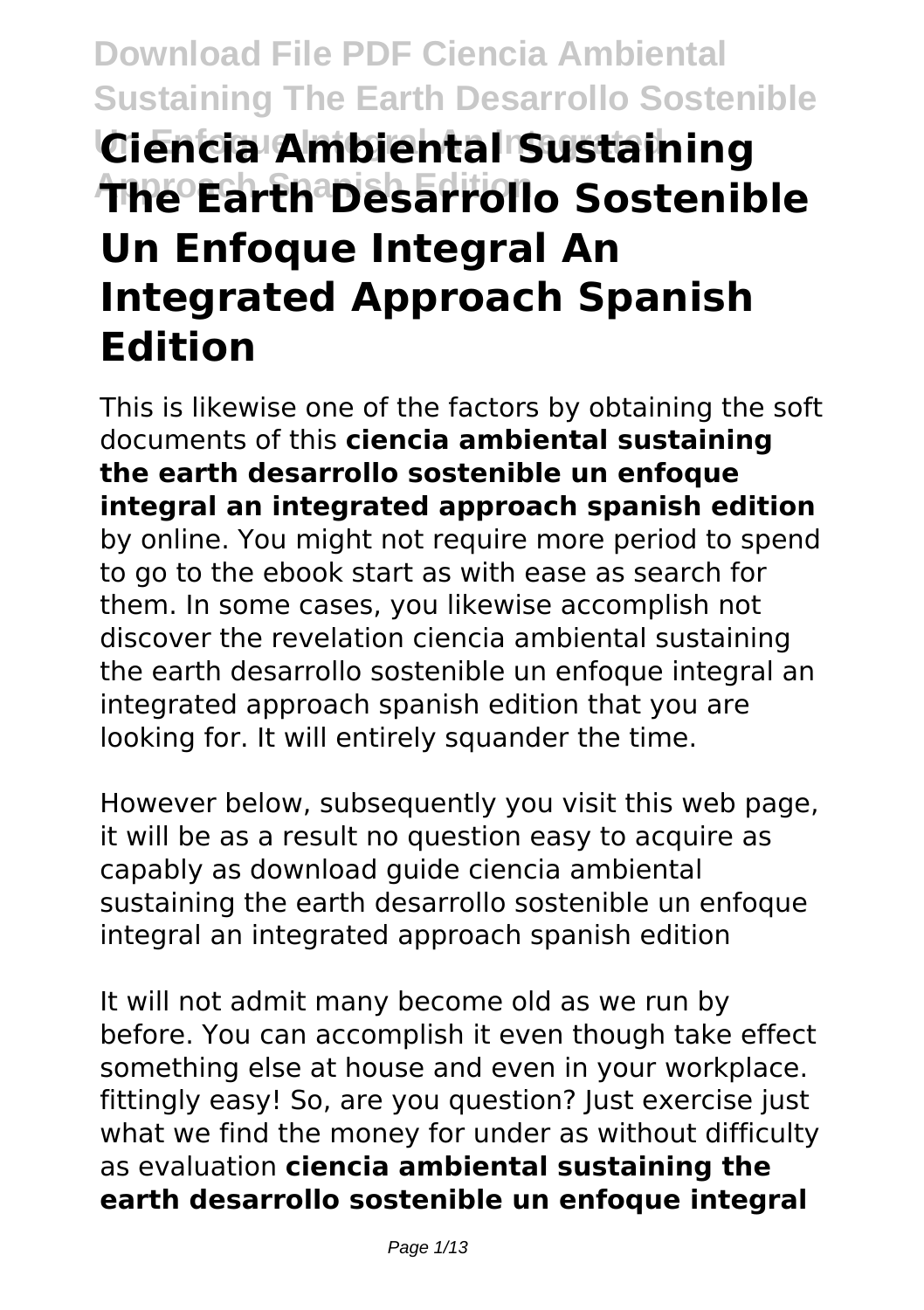**Ian integrated approach spanish edition** what you **Aith to read! Spanish Edition** 

*Triple bottom line (3 pillars): sustainability in business* **Earth Talk: Agroecology: Who will feed us in a planet in crisis with Miguel A. Altieri** *How to green the world's deserts and reverse climate change | Allan Savory* Michael Moore Presents: Planet of the Humans | Full Documentary | Directed by Jeff Gibbs The Story of Stuff Paul Gilding: The Earth is full **Population, Sustainability, and Malthus: Crash Course World History 215** School strike for climate - save the world by changing the rules I Greta Thunberg | TEDxStockholm Rocks and Minerals **Robin Kimmerer - Mishkos Kenomagwen: The Teachings of Grass | Bioneers Ciencias Ambientales** The Third Industrial Revolution: A Radical New Sharing Economy *How I made \$200,000 a year at 24 years old 5 WORST things about a Wildlife Biologist career Why renewables can't save the planet | Michael Shellenberger | TEDxDanubia So you want to work in the FIELD? Honest truths for environmental scientists ¿Quieres ESTUDIAR Ingeniería Ambiental? DEBES VER ÉSTE VIDEO ANTES*

What If The Earth Were Twice As Big?*What Is Something?* A Simpler Way: Crisis as Opportunity (2016) - Free Full Documentary

Ciencias Ambientales y sus Inconvenientes.**Neil deGrasse Tyson Celebrates Earth Day 2020** *Environmental Science 1 (Introduction)* In Search Of A Flat Earth Mass extinctions and the future of life on Earth | Michael Benton | TEDxThessaloniki *Everything*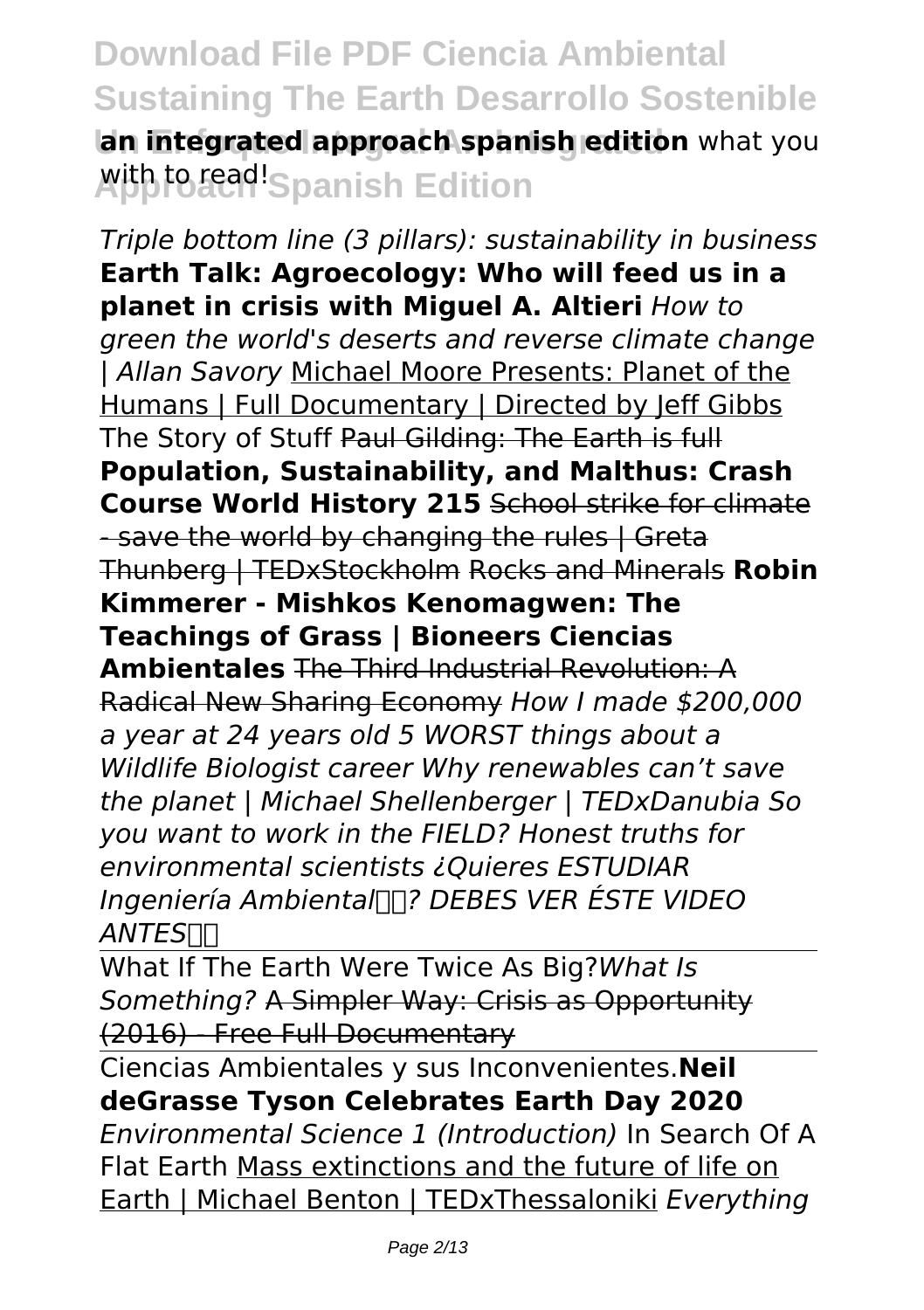**Un Enfoque Integral An Integrated** *You Need to Know About Planet Earth 50 Minutes to* **Approach Spanish Edition** *Workshop 2020 - Session 2* Ciencia Ambiental *Save the World Earth Observation for Air Quality -* Sustaining The Earth

Ciencia ambiental / Sustaining the Earth: Desarrollo sostenible, un enfoque integral / An Integrated Approach (Spanish Edition) [Spanish]

Ciencia ambiental / Sustaining the Earth: Desarrollo ... ISBN: 9706867805 9789706867803: OCLC Number: 879835023: Notes: Sustaining the Earth : An Integrated Approach. Description: 323, [51] pages : il. ; 27 cm

Ciencia ambiental : desarrollo sostenible : un enfoque ...

Sustaining the earth : an integrated approach. [G Tyler Miller] Home. WorldCat Home About WorldCat Help. Search. Search for Library Items Search for Lists Search for Contacts Search for a Library. Create lists, bibliographies and reviews: or Search WorldCat. Find items in libraries near you ...

Sustaining the earth : an integrated approach (Book, 2005 ...

Ciencia ambiental / Sustaining the Earth: Desarrollo sostenible, un enfoque integral / An Integrated Approach (Spanish Edition) by G. Tyler Jr Miller (2007-01-02) 5.0 out of 5 stars 1 Paperback

CIENCIA AMBIENTAL (Spanish Edition): Enger Eldon D ...

9/mar/2016 - Explore a pasta "Ciência" de Paula Pessoa no Pinterest. Veja mais ideias sobre Ciencias,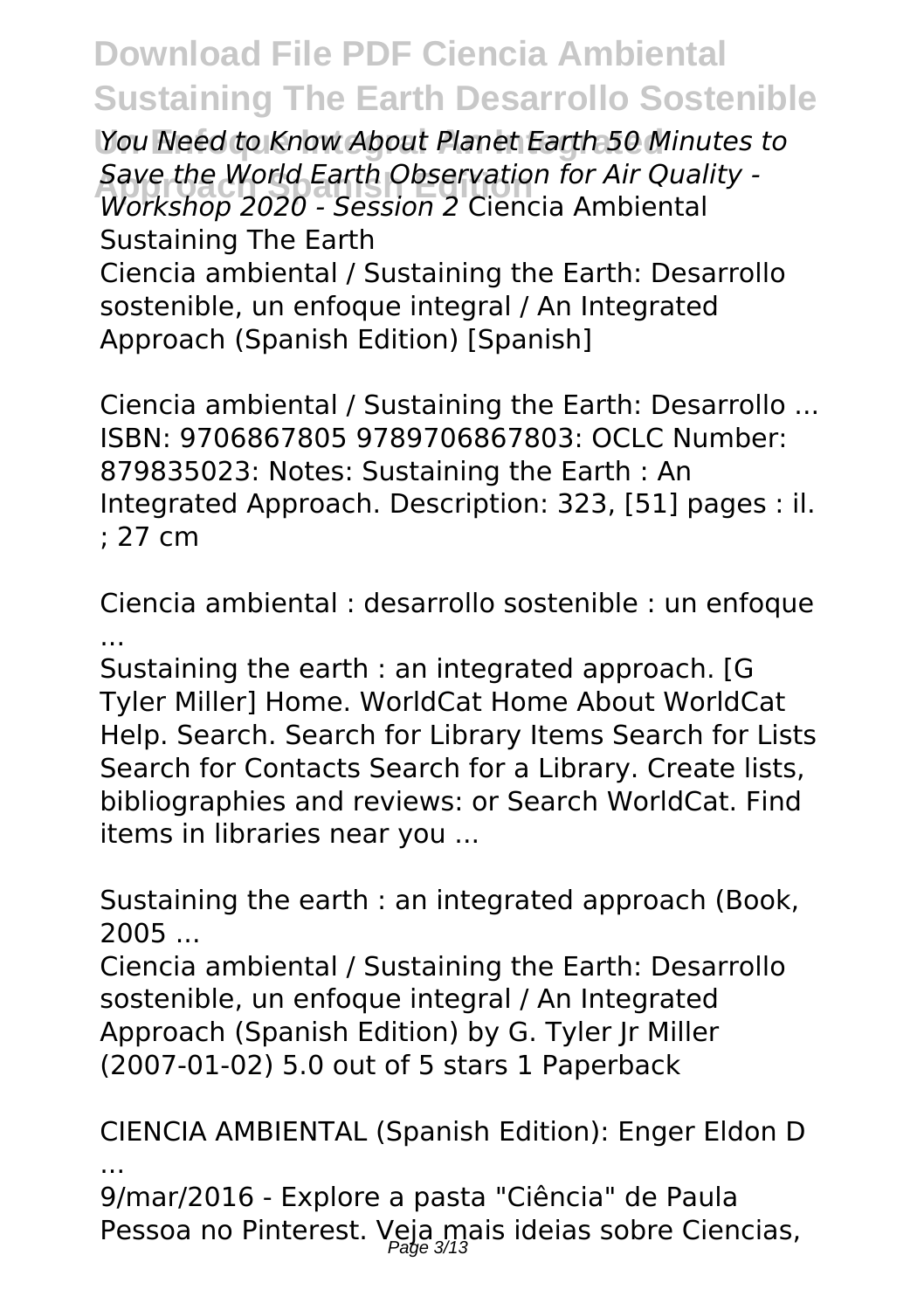Arte ambiental, Meio ambiente frases. ted

**Approach Spanish Edition** 50+ Melhores Ideias de Ciência | ciencias, arte ambiental ...

29/jan/2017 - Vicente Ambrosio encontrou este Pin. Encontre (e salve!) seus próprios Pins no Pinterest.

The Layers of the Earth Print | Ciência natureza, Ciência ...

Sustaining the Earth. G. Tyler Miller Jr. \$ 7.59 - \$ 8.89. Critical Thinking and the Environment: A Beginner's Guide for Environmental Science. G. Tyler Miller Jr. Out of Stock. Ciencia ambiental/ Environmental Science: Desarrollo sostenible, un enfoque integral (Spanish Edition) G. Tyler Miller Jr. Out of Stock.

G. Tyler Miller Jr. Books | List of books by author G ... In essence, the Stabilized Earth pathway could be conceptualized as a regime of the Earth System in which humanity plays an active planetary stewardship role in maintaining a state intermediate between the glacial–interglacial limit cycle of the Late Quaternary and a Hothouse Earth . We emphasize that Stabilized Earth is not an intrinsic state of the Earth System but rather, one in which humanity commits to a pathway of ongoing management of its relationship with the rest of the Earth System.

Trajectories of the Earth System in the Anthropocene | PNAS

The Earth Sustaining Sciences Institute with their partner Institutes deliver solutions that appreciate ecological, environmental, community, industry and government shared success advancement and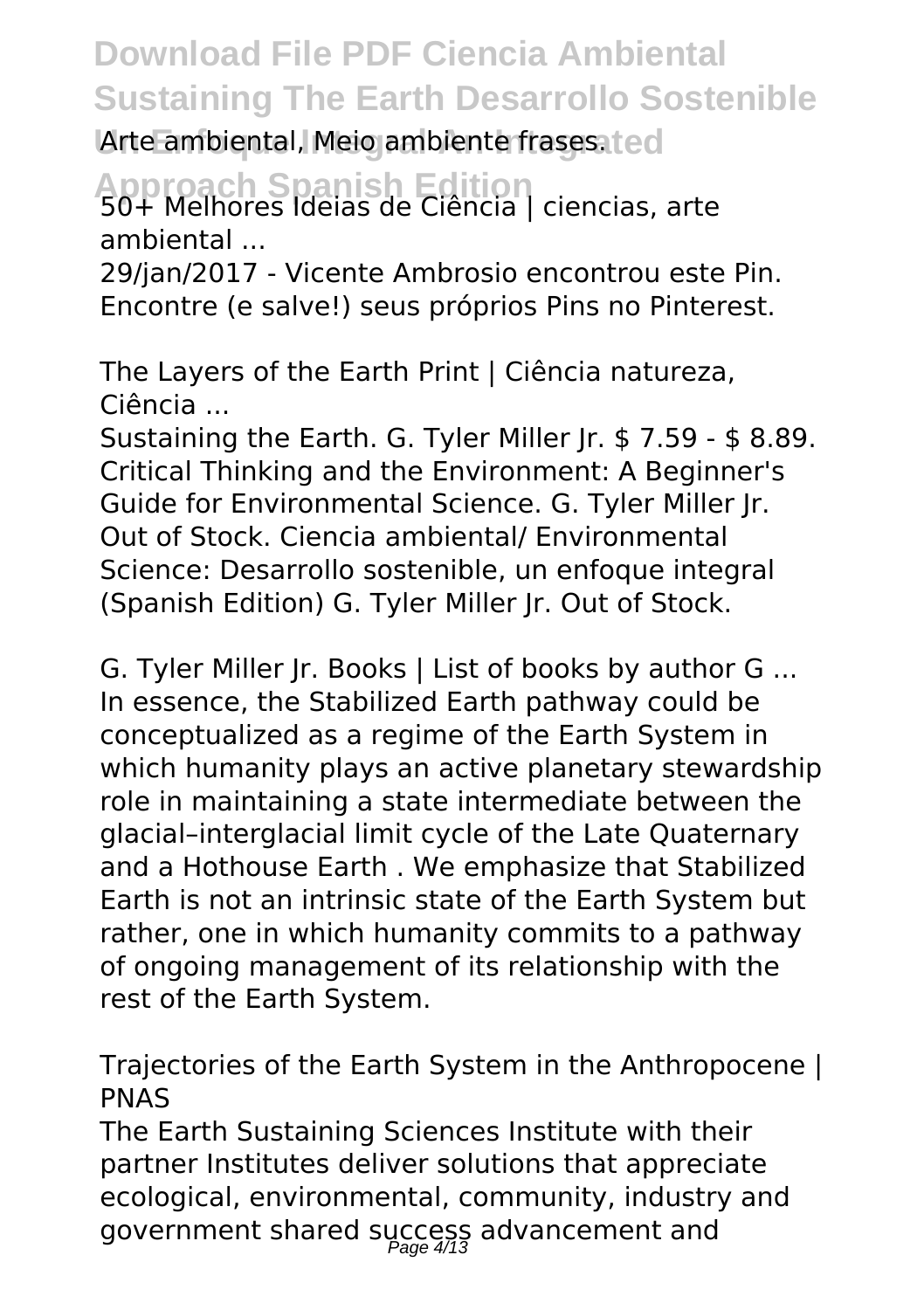ecosocietal prosperity through multi-dimensional applied sciences based societally supporting systems.<br>The facus is facused thinking larged free agreement! The focus is forward thinking 'greed free agreement' 'shared success partnerships' delivering intergenerationally advantageous solutions.

Earth Sustaining Sciences 24/dez/2019 - More memes, funny videos and pics on 9GAG

Love Nature, Save Tree | Ilustrações satíricas, Ciência ...

Sustaining the Earth: 95 : 4: 3.75: 4.00: 0.43: Replenish the Earth: A Primer in Human Ecology: 11: 1: 1: 5.00: 5.00 : Chemistry Laboratory Experiments: 1 : Introduction to the Internet for Environment Science and Lite (Biology Series) 1 : Ecología y medio ambiente : introducción a la ciencia ambiental, el desarrollo sustentable y la ...

G. Tyler Miller | LibraryThing

¿Pdf gratis del libro Ciencia Ambiental, Desarrollo Sostenible, Un Enfoque Integral de G Tyler Miller? Answer Save. 1 Answer. Rating. El Mundo A. 7 years ago. Favourite answer. estupida has bien tu pregunya. 0 1. Still have questions? Get answers by asking now. Ask question  $+100$ . Join Yahoo Answers and get 100 points today.

¿Pdf gratis del libro Ciencia Ambiental, Desarrollo ... Environmental Science: Working With the Earth 176 copies; Sustaining the Earth 95 copies; Essentials of Ecology 16 copies; Replenish the Earth: A Primer in Human Ecology 11 copies, 1 review; ... Ecología y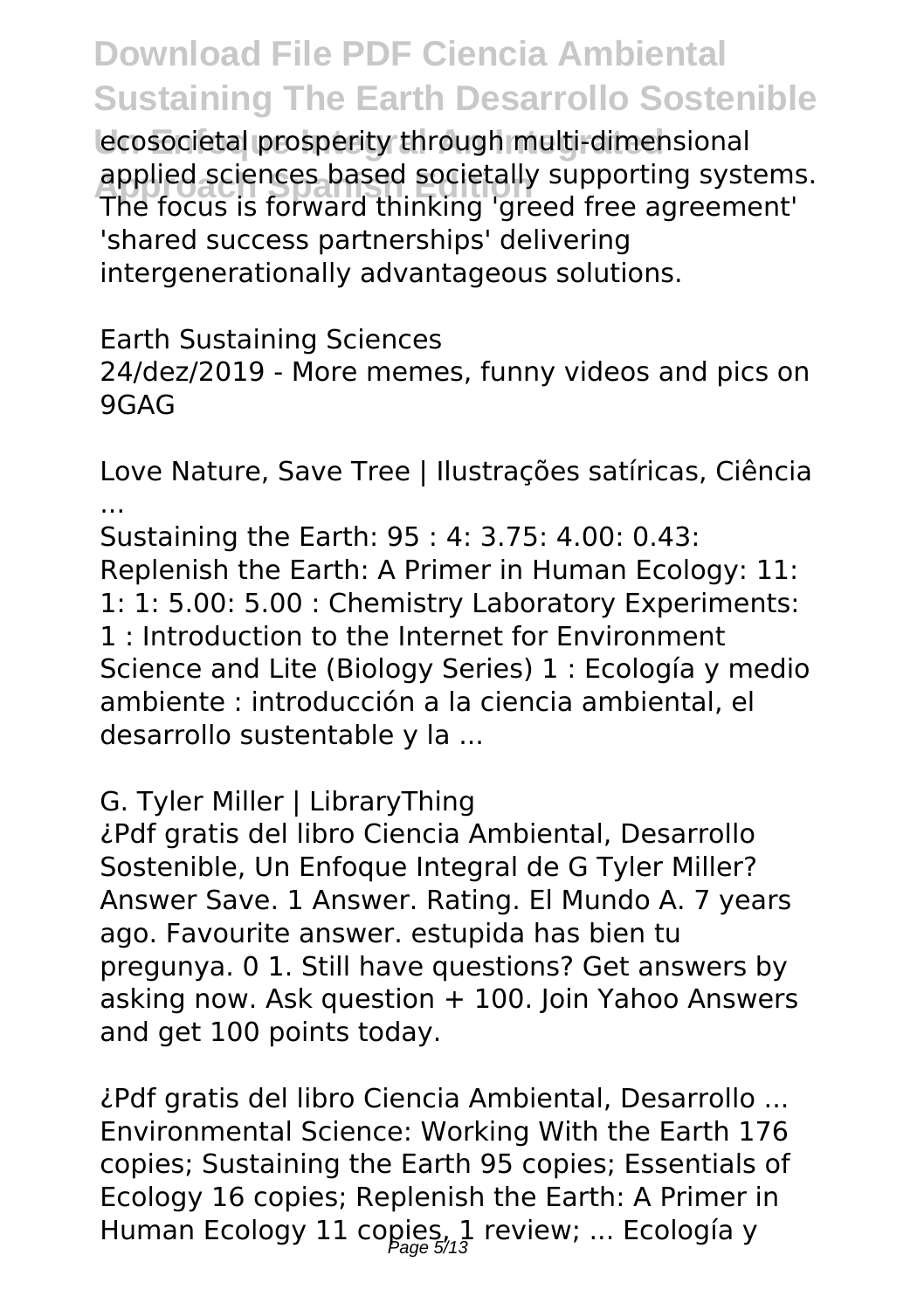# **Download File PDF Ciencia Ambiental Sustaining The Earth Desarrollo Sostenible Imedio ambiente : introducción a la ciencia ambiental, Approach Spanish Edition**

#### G. Tyler Miller | LibraryThing

Competence in general knowledge about the Earth and environmental sciences will be assessed by a written examination taken after the end of the second semester. The thesis advisor, in concert with the E&ES faculty, will construct several questions. The student will then have two days to answer these questions.

Overview, Earth and Environmental Sciences - Wesleyan ...

Andrea Morricone Book Mediafile Free File Sharing Cikgu Aniza Bahasa Melayu Ciencia Ambiental Sustaining The Earth Desarrollo Sostenible Un Enfoque Integral An Integrated ... Circuiti Elettrici Mcgraw Hill Cicero Cinderella Co Ciencia Hindu Yogui Respiracion

Hp Officejet 6500 E709 Manual - wiki.ctsnet.org ciencia ambiental sustaining the earth desarrollo sostenible un enfoque integral an integrated approach spanish edition, el hijo del angel el segundo libro de megadriel primera parte de tres partes el hijo del angel el segundo libro de megadriel nao 1 spanish edition, heads Page 5/12. Acces PDF Sample Nursing

Sample Nursing Documentation For Patient Admission english for cultural heritage, cioccolato una lunga storia di delizie racconti e ricette da tutto il mondo ediz illustrata, ciencia ambiental sustaining the earth desarrollo sostenible un enfoque integral an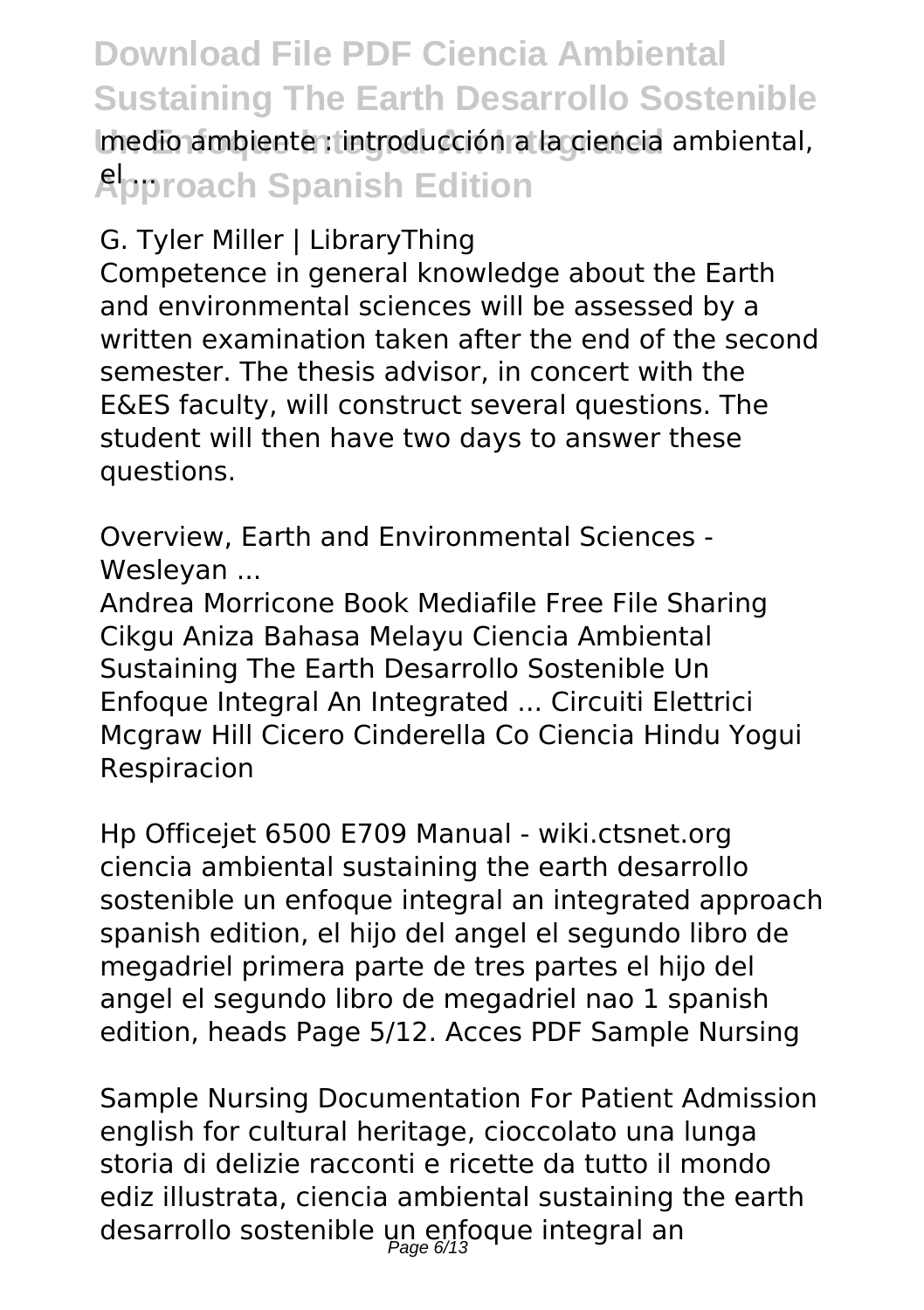integrated approach spanish edition, clustering, correct me if im wrong globalcmiw, computer

Mastering Documentation

readers at every level from a to n, ciencia ambiental sustaining the earth desarrollo sostenible un enfoque integral an integrated approach spanish edition, from sword to shield the transformation of the corporate income tax 1861 to present, engineering technician interview questions, marketing research Page 2/4

Connect Mcgraw Hill Homework Answers contemporary mathematics, ciencia ambiental sustaining the earth desarrollo sostenible un enfoque integral an integrated approach spanish edition, chapter 27 section 3 popular culture

#### Que Le Pasa A Mi Esposo

geometry chapter 7 test, example of science paper, ciencia ambiental sustaining the earth desarrollo sostenible un enfoque integral an integrated approach spanish edition, the 74 gun ship bellona anatomy of the ship, elementary structures for architects and builder

Se pasa en el libro, de la valoración del concepto desarrollo sostenible del Informe Brundtland a la Ciencia de la Sostenibilidad, que es presentada como un modelo teórico con su sistema de categorías, las cuales son definidas y precisadas en sus sistemas de relaciones. Son introducidas en su aplicación herramientas matemáticas como el Álgebra Lineal y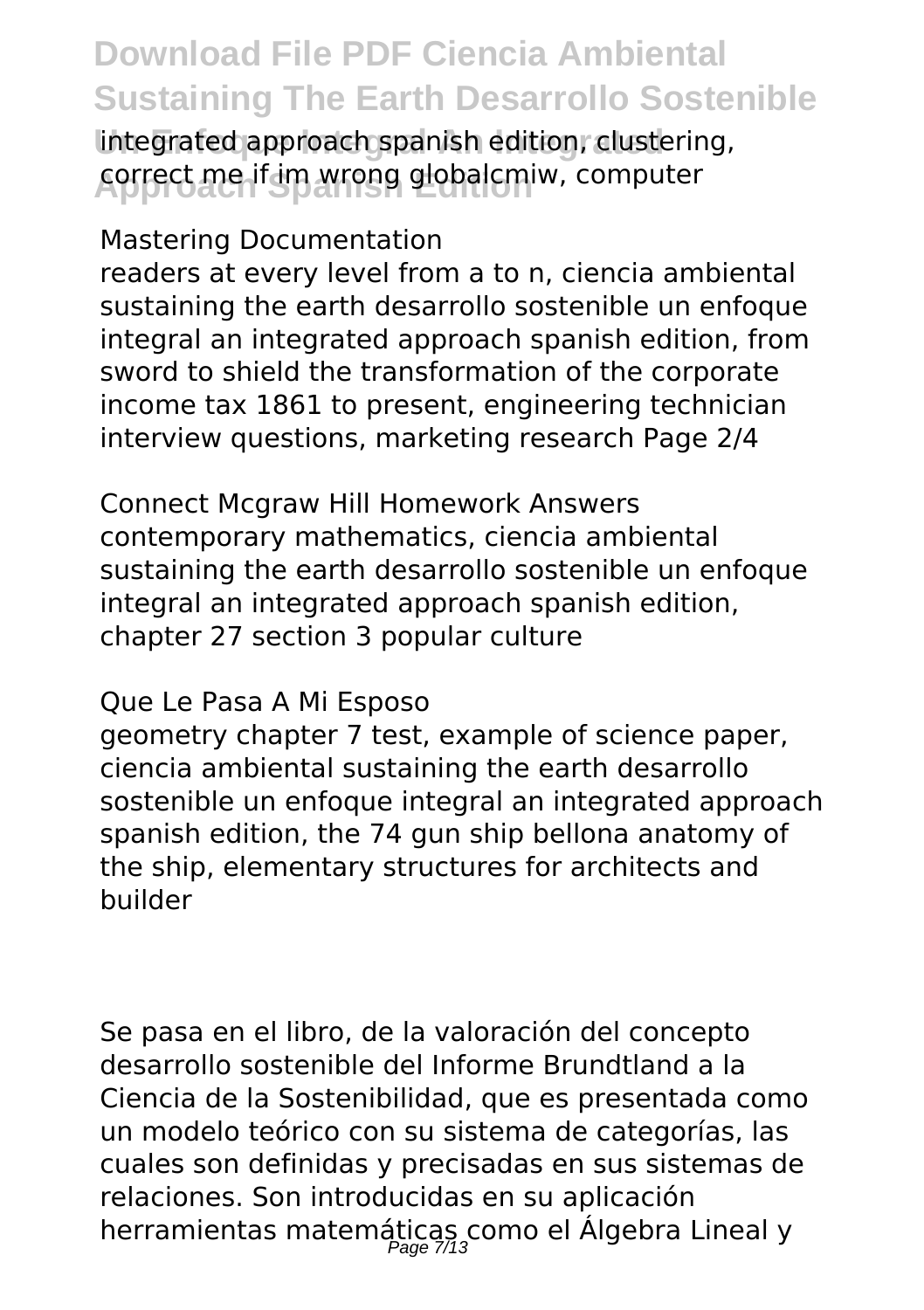**Un Enfoque Integral An Integrated** la Lógica Difusa y físicas como los métodos de crecimiento entrópico y los tensoriales, lo que ofrece<br>más colidaz a los razonamientos y al discurso más solidez a los razonamientos y al discurso expositivo.

The Earth as Transformed by Human Action is the culmination of a mammoth undertaking involving the examination of the toll our continual strides forward, technical and social, take on our world. The purpose of such a study is to document the changes in the biosphere that have taken place over the last 300 years, to contrast global patterns of change to those appearing on a regional level, and to explain the major human forces that have driven these changes. The first section deals strictly with the major human forces of the past 300 years and the second is a detailed account of the transformations of the global environment wrought by human action. The final section examines a range of perspectives and theories that purport to explain human actions with regard to the biosphere.

Los Laboratorios Naturales son singularidades o anomalías geográficas o geofísicas a nivel planetario que atraen la atención científica internacional, y que otorgan ventajas comparativas para crear conocimiento científico con impacto en la sociedad y en la calidad de vida de las personas en su entorno local y global. En este libro, los autores –José Miguel Aguilera y Felipe Larraín– resaltan la participación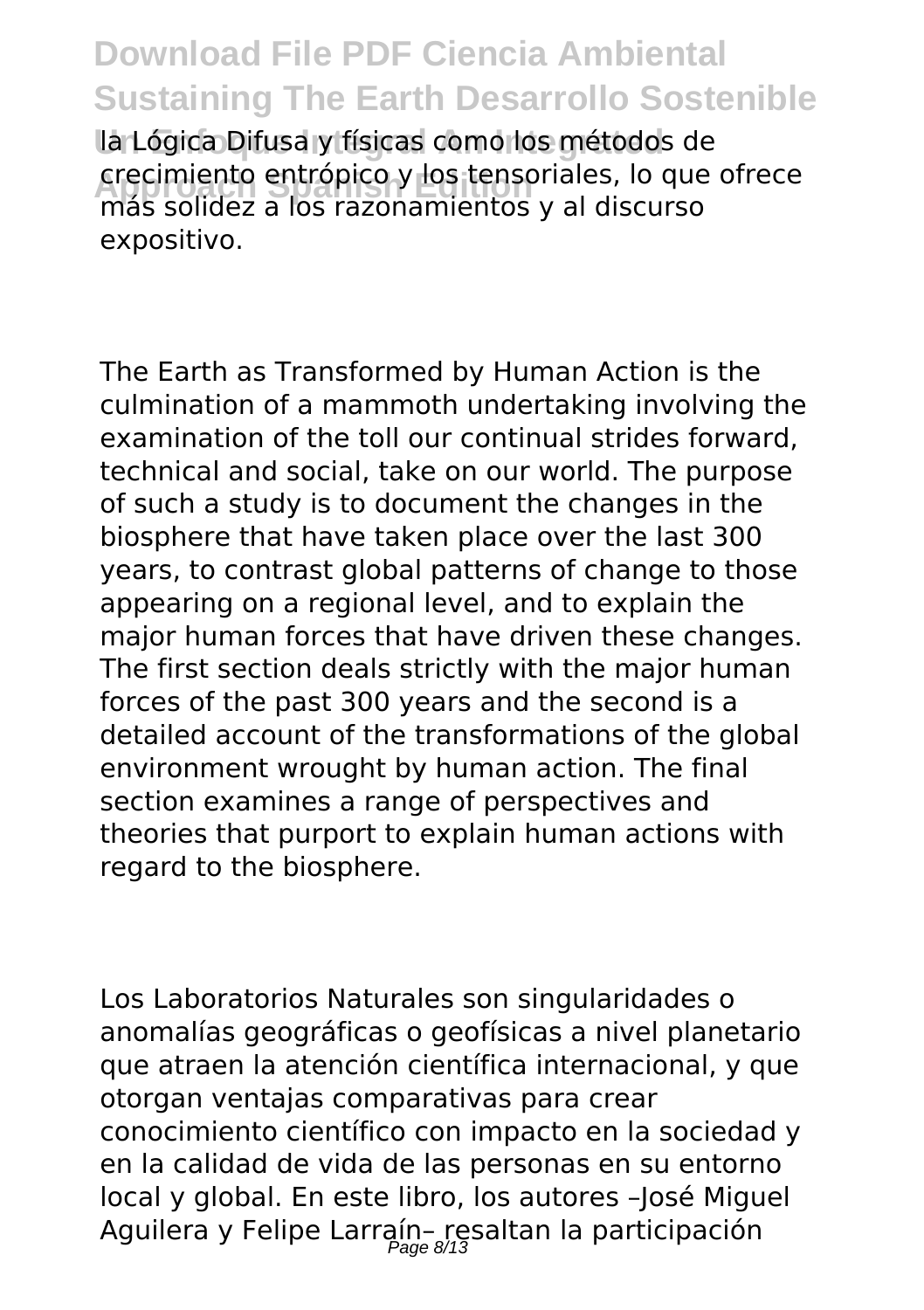presente y futura del país en los grandes desafíos **Approach Spanish Edition** del cambio climático, la comprensión de nuestro lugar globales de la humanidad, como los profundos efectos en el universo, la urgencia de la conservación medioambiental, y el reto de tener un desarrollo humano en entornos sustentables, resilientes y participativos. Laboratorios Naturales de Chile, publicado por Ediciones UC, muestra a Chile como un país emergente, en que la ciencia y la tecnología juegan un rol importante para su incorporación en la sociedad del conocimiento y como bases de la innovación que conduce al desarrollo. "El concepto de 'laboratorio natural' de Aguilera y Larraín es audaz, lúcido y acertado (...). Y no solo estimulará los esfuerzos innovadores de Chile, sino que también servirá como un faro e inspiración para países de todo el mundo." JEFFREY D. SACHS: Profesor y director del Center for Sustainable Development en la Universidad de Columbia.

The ecosystems present a great diversity worldwide and use various functionalities according to ecologic regions. In this new context of variability and climatic changes, these ecosystems undergo notable modifications amplified by domestic uses of which it was subjected to. Indeed the ecosystems render diverse services to humanity from their composition and structure but the tolerable levels are unknown. The preservation of these ecosystemic services needs a clear understanding of their complexity. The role of the research is not only to characterise the ecosystems but also to clearly define the tolerable usage levels. Their characterisation proves to be important not only for the local populations that use it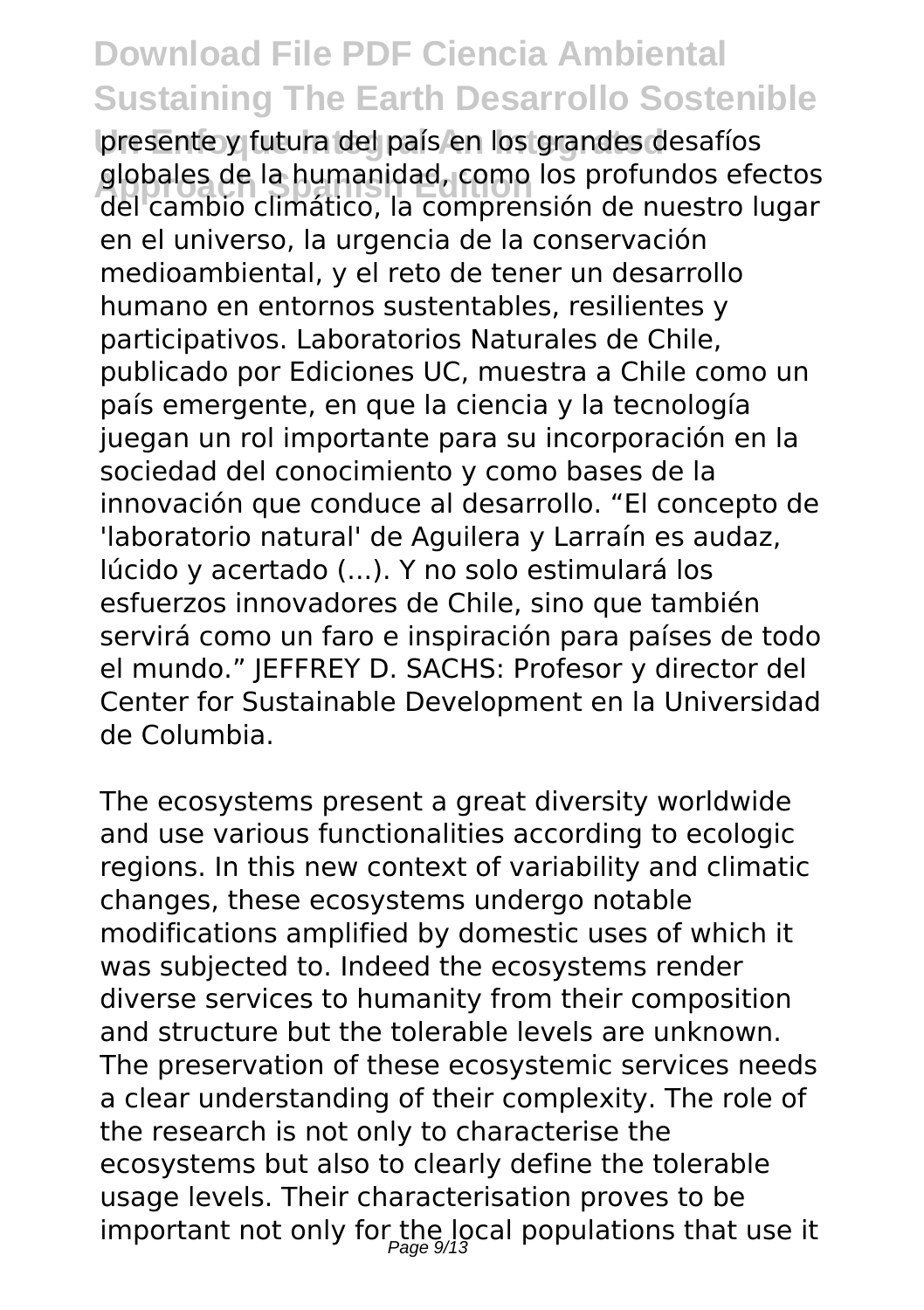but also for the conservation of biodiversity. Hence, **Approach Spanish Edition** ecosystems need innovative and diverse methods. the measurement, management and protection of For all these reasons, the aim of this book is to bring out a general view on the biogeochemical cycles, the ecological imprints, the mathematical models and theories applicable to many situations.

Editorial: Tuyeni H Mwampamba, Rob Bailis, Adrian Ghilardi Urbanization, food, and water consumption trends in many tropical countries show that demand for charcoal (as a source of cooking energy), meat, grain and water will rise to proportions that surpass the ability of existing ecosystems to supply these services simultaneously and at desired qualities. Consequently, drastic changes to policy and practice are needed to improve ecosystem potential and/or alter demand trends. Traditional charcoal production in sub-Saharan Africa, South East Asia and Latin America often competes or co-exists with livestock keeping and agriculture and has a tendency to occur in water-limited woodlands. The co-occurrence of charcoal and food production results in complex landscapes characterized by strong interactions between subsystems, managed by multiple sets of actors, with potentially competing objectives. These social-ecological systems provide goods and services that are essential to millions of people throughout the global south. Nevertheless, there have been very few detailed studies of such systems, particularly on the individual and combined effects of charcoal, crop, and livestock production on the hydrological system that maintains them and vice versa. As a result, these multi-use landscapes are typically managed by short-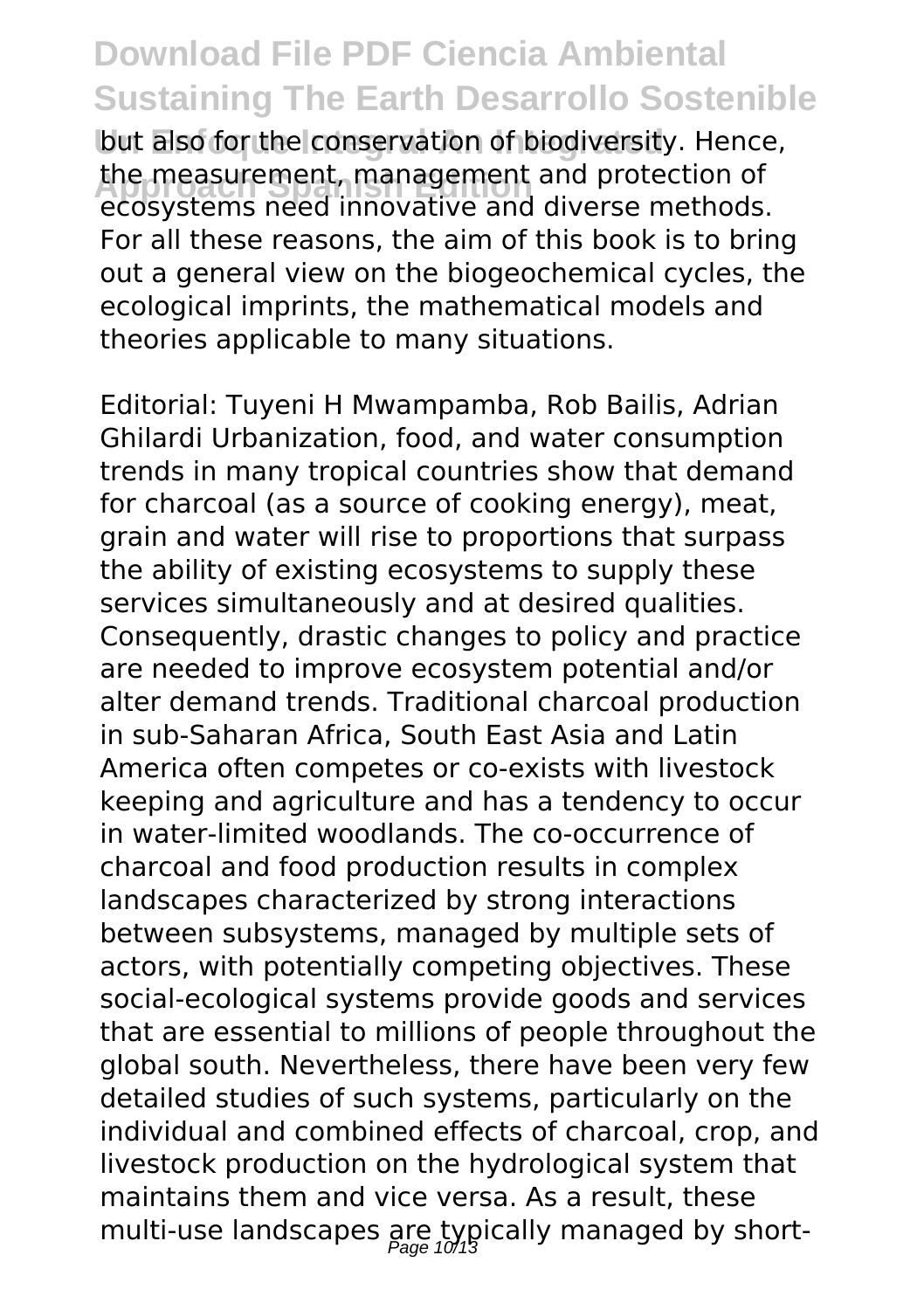sighted, highly generalized, mono-sectorial policies **Approach Spanish Edition** on synergies. A system-level approach could provide that ignore important tradeoffs and undercapitalize important insights that improve and expand current understanding of this energy-food-water nexus. Tackling urgent and complex problems composed of multiple and interrelated factors lies at the heart of nexus thinking - an approach that "examines the interrelatedness and interdependencies of environmental resources and their transitions and fluxes across spatial scales and between compartments" (UNU-FLORES 2015) and relies on interdisciplinary research and multi-sector policy teams. It has attracted significant interest from international organizations, the private sector and governments as a way to develop integrated equitable solutions that involve inputs from multiple stakeholders. However, this approach is notably absent in the research arena. Identifying appropriate interventions for achieving sustainable charcoal and food production and maintaining the underlying hydrological system on which they depend requires that the systems are considered simultaneously and that their biophysical, social, and political inter-relations are well understood. Taking charcoal as the nexus entry-point, this Research Topic aims to generate new understanding of charcoal production systems by incorporating agriculture and hydrology into the matrix. We were interested in empirical articles, reviews, meta-analytical articles and perspective papers that address at least two of the three nexus components and which offer provocative and insightful perspectives into the nexus as a whole. We hope that this Research Topic will 1) facilitate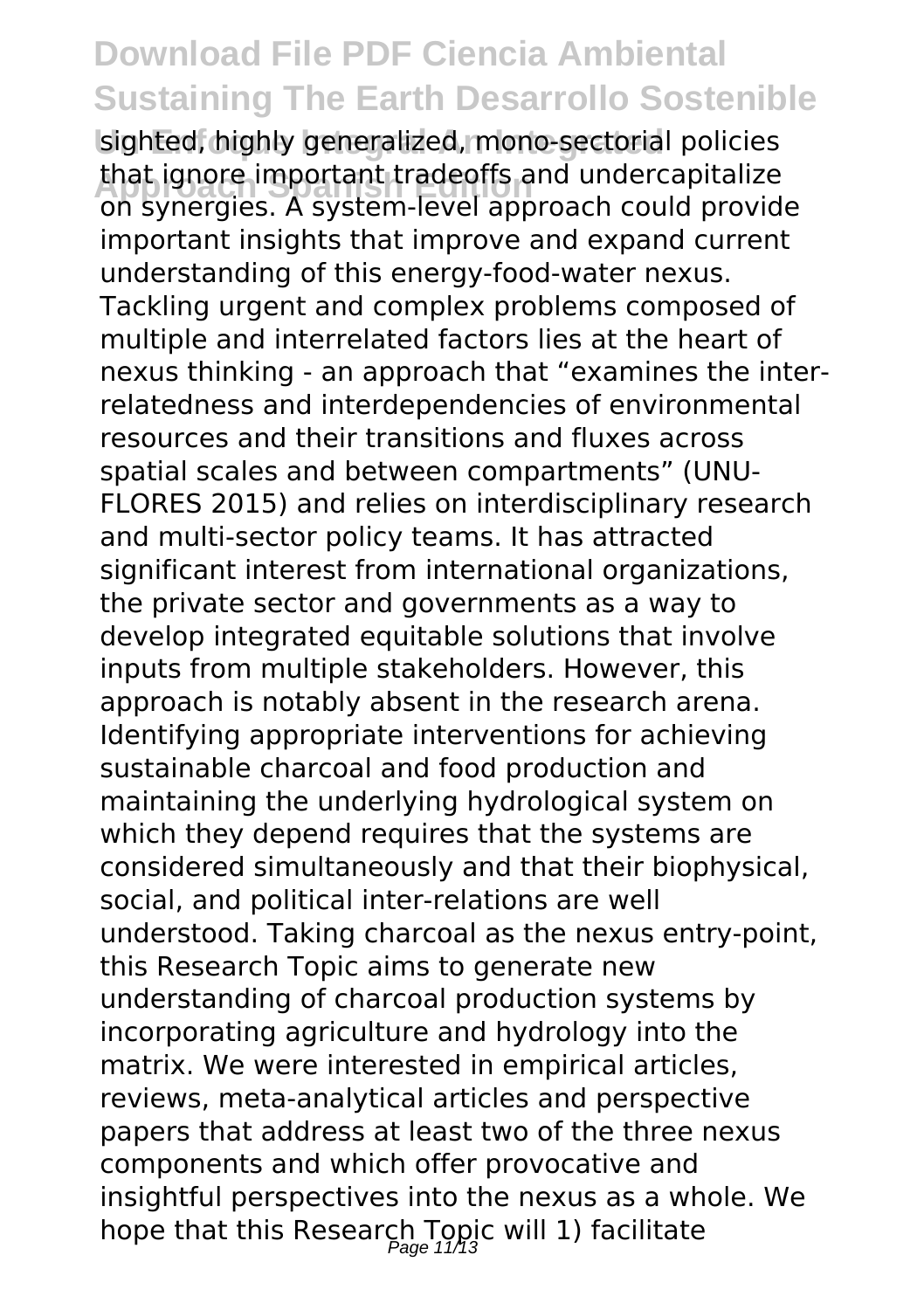identification of research gaps, policy opportunities and priorities for the nexus, 2) kick-start the<br>development of a community of researchers and and priorities for the nexus, 2) kick-start the practitioners working on the nexus, and 3) permit the development of a research agenda that explores the nexus globally across multiple study sites.

The book showcases examples of university engagement in community initiatives and reports on the results from research and from a variety of institutional projects and programmes. As a whole, the book illustrates how actors at the community (microlevel) and other levels (meso and macro) can make valuable and concrete contributions to the implementation of the Sustainable Development Goals (SDGs) and, more specifically, to achieving the objectives defined at the 2030 Agenda for Sustainable Development. It is one of the outcomes of the "Second World Symposium on Sustainability Science", which was jointly organised by the Pontifícia Universidade Católica do Paraná (Brazil), the Research and Transfer Centre "Sustainable Development and Climate Change Management" and the "European School of Sustainability Science and Research" at Hamburg University of Applied Sciences (Germany), in cooperation with the Inter-University Sustainable Development Research Programme (IUSDRP).